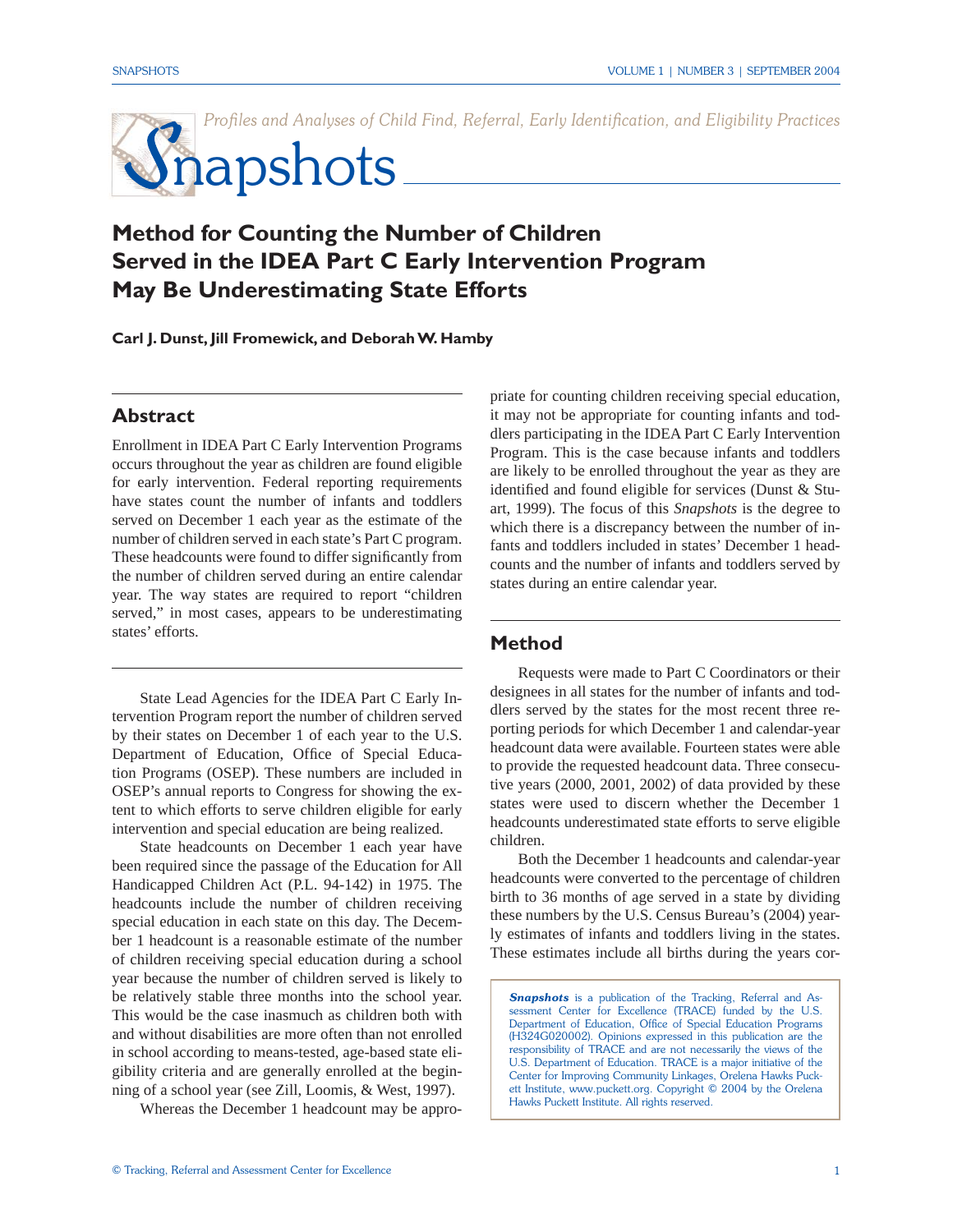responding to the reporting periods, minus deaths, plus net migrations during the same time periods.

A mixed group ANOVA was used to test for similarities in the percentage of children served in Part C early intervention programs. Using the 2002 December 1 headcount data as a reference point, states were divided into two groups, those serving less than 2.5% of the birth to three population (low percentage states) and those serving more than 2.5% of the birth to three population (high percentage states). A 3 Between Year (2000 vs. 2001 vs. 2002) X 2 Between Percent of Population Served (<2.5 vs. >2.5) X 2 Within Type of Headcount (December 1 vs. Yearly) ANOVA was used to analyze the data.

## **Results**

Figure 1 shows the percentage of infants and toddlers served by the 14 states in 2002 according to both the December 1 headcounts and calendar-year headcounts. Whereas only four states were serving an estimated 3% of the birth to 36-month-old population based on the December 1 headcounts (see Dunst, Hamby, & Fromewick, 2004), all but two states (Alabama and North Carolina) reached the 3% criterion based on the calendar-year headcount. Five states (New Mexico, Connecticut, Rhode Island, Indiana, and Massachusetts) were serving 6% or more of the birth to 36-month-old population based on the calendar-year headcount.

The differences in the percentage of infants and toddlers served by the 14 states for the contrasting headcounts ranged from 0.45% (Florida) to 5.22% (Massachusetts). The average percentage difference between the two headcounts was  $2.47\%$  (SD = 1.32) which was statistically significant,  $t(13) = 7.01$ , p<.0001.



**Figure 1** Percentage of the birth to 36-month-old population served in 2002 according to contrasting headcounts.



**Figure 2** Relationship between the percentage of infants and toddlers served by states ordered according to their December 1, 2002, headcounts (see Figure 1) and the percentage difference between the December 1 and calendar-year headcounts.

Figure 2 shows the relationship between the states organized according to the 2002 December 1 headcount data and the percentage difference between the two headcounts. The correlation between the two measures was r = .83, p<.001, indicating that the larger the percentage of children served on the December 1 headcounts, the more this headcount tended to underestimate state efforts.

Results from the between level of participation (lowpercentage states vs. high-percentage states) by between year (2000 vs. 2001 vs. 2002) by type of headcount (December 1 vs. calendar year) ANOVA are shown in Figure 3. States serving a larger percentage of children according to the December 1 headcount (high-percentage states) were serving a larger percentage of children according to the calendar-year headcount compared to the low-percentage states,  $F(1, 12) = 10.63$ , p<01. The average percentage difference was  $3.13$  (SD = 1.37) and  $1.58$  (SD = 0.49) for the high- and low-percentage states respectively. These differences were relatively the same for each of the three reporting periods,  $F(2, 24) = 1.24$ , p $> 30$ .

### **Discussion**

Findings show that most states serve considerably more infants and toddlers during a calendar year than is estimated from the December 1 headcount, where the differences between the two ways of counting children is greater in states serving larger percentages of the birth to age three population (Figure 3). The discrepancy found between the December 1 and calendar-year headcounts is relatively similar for the three years for which data were available (Figure 3).

Results indicate that the December 1 headcount re-